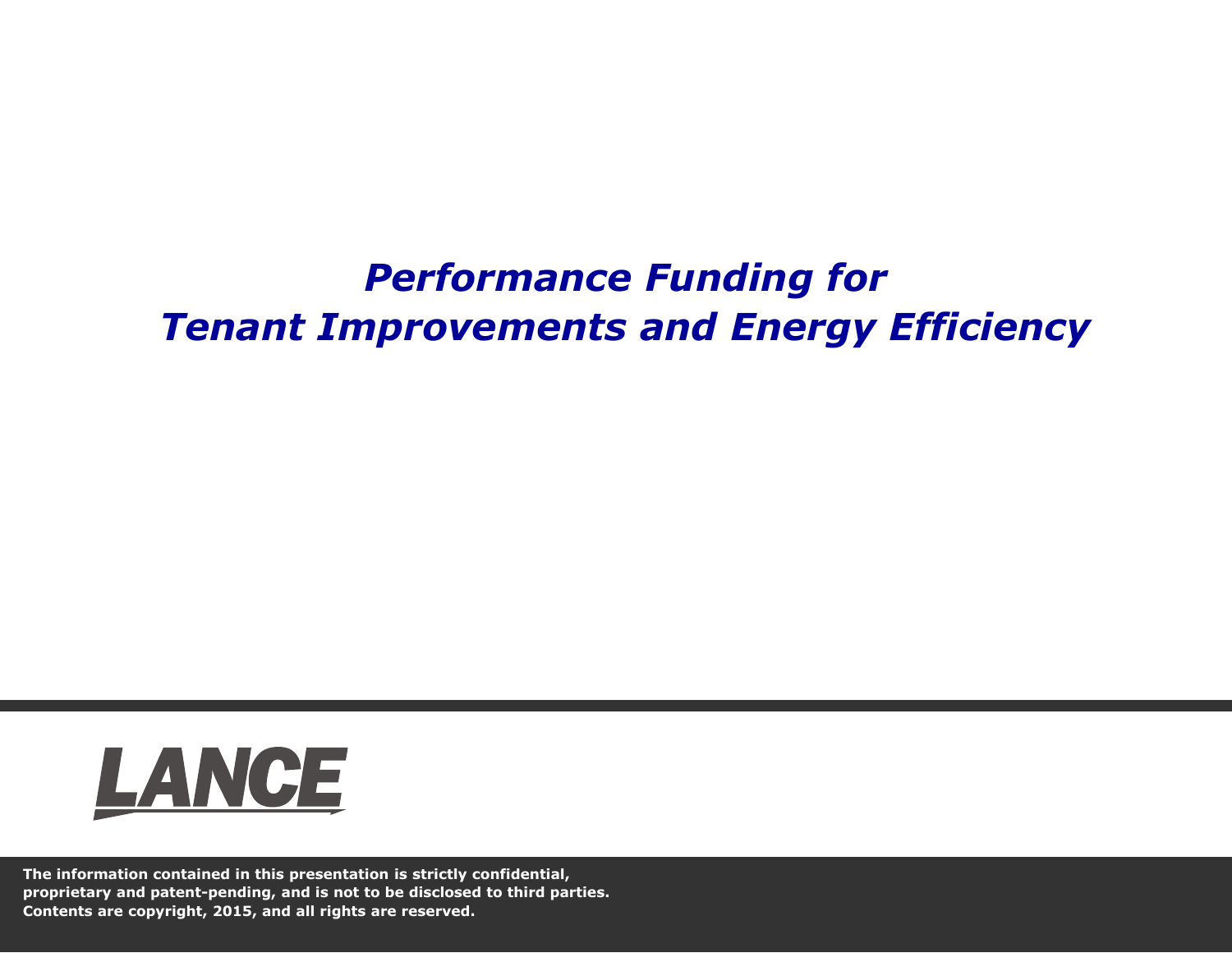## *TIFS – Tenant Improvements Funding Solutions*

 **For large deals that involve significant tenant improvements and / or energy efficiency & sustainability investment:**

- Lance Capital provides funding for new, renewal, or expansion leases that need significant capital for tenant improvements / "build-out", whether for Landlord's contribution or Tenant's capital expenditure budget or both, as well as commissions, moving costs, etc.
- Lance acts as a non-recourse and unsecured lender to the property to provide a larger / turnkey TI contribution, and Tenant pays additional rent to amortize the TI funding over the lease term.
- Cost of capital is directly related to tenant credit quality, deal size and lease term; typically between 4.0% - 6.0%, and is more cost-effective than either the Landlord's cost of capital or the cost of Tenant's capital at WACC, while providing 100% TI financing.
- Very effective tool for improving ROIC and ultimately P&L earnings.
- Execution is seamless to standard leasing practices, flexible, and able to satisfy the needs of all transaction participants as well as various lease terms, property types, and locations. Tenant Improvements Funding Solutions ("TIFS") applies to investment grade and select sub-investment grade tenants across all property types.
- Latest application is for sustainability as TI, with a focus on portfolio-wide LED lighting. General approach is a "lighting services contract": No up-front cap ex, with immediate savings of 40% or more on lighting energy and maintenance costs, generally \$1 per RSF or more per year.

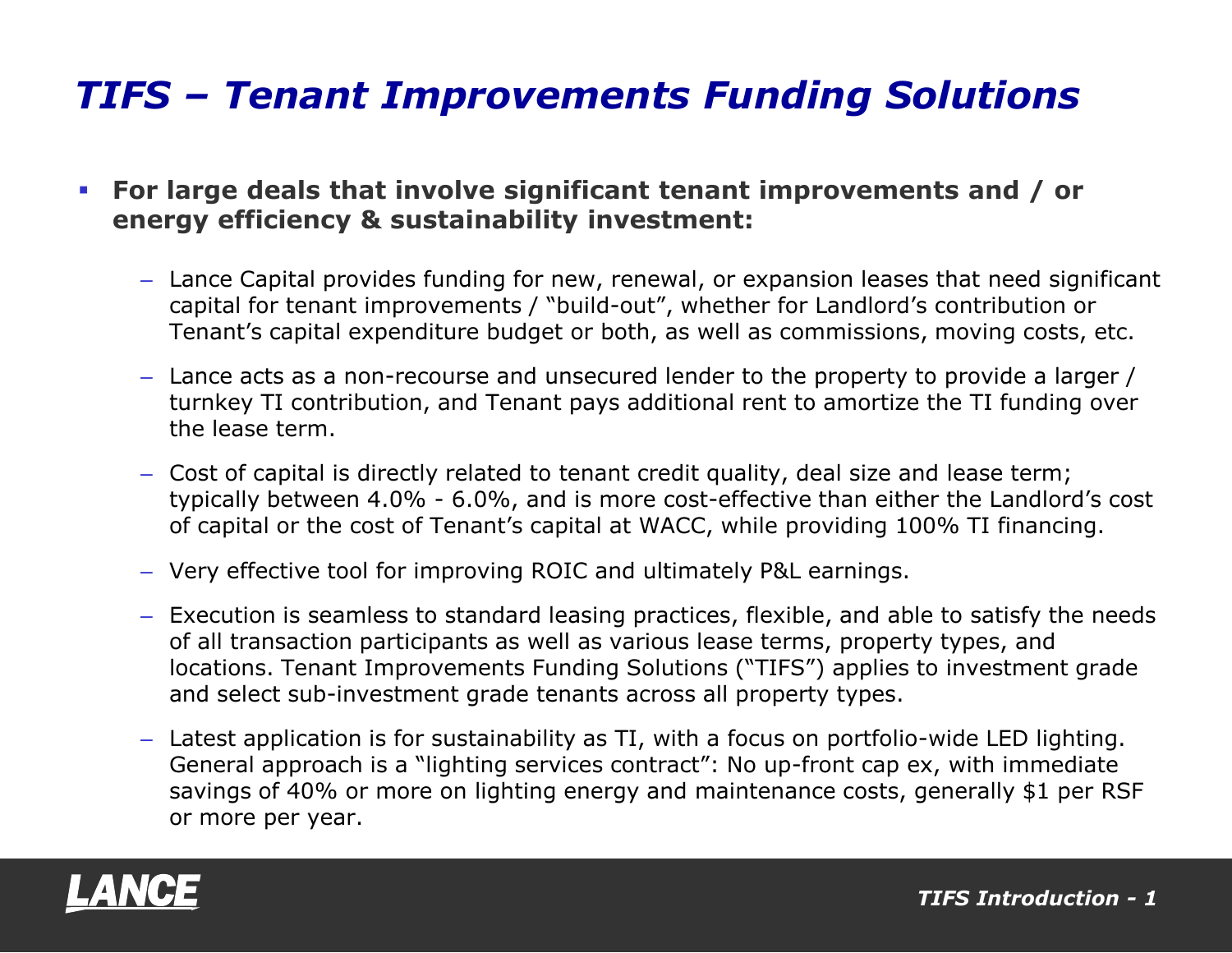### *Lance Capital - Background*

### **The Lance team has a very diverse background:**

Corporate Real Estate, Corporate Services / Brokerage, Agency Leasing, Debt and Equity Capital Markets, Institutional Real Estate Investment, Appraisal / Valuation, Tax and Accounting Advisory

#### **From equally diverse previous employers:**

Blackstone, BT Communications, CresaPartners, Deloitte, DTZ / UGL Equis, General Electric, General Motors, Goldman Sachs, ING Clarion, Jones Lang LaSalle, JP Morgan, Siemens, UBS

#### **With a wide array of corporate and government clients:**

AT&T, Bank of America, BNY Mellon, Chrysler Group, City of New York, Delphi Corporation, General Motors, GSA, HSBC, IBM, Marsh USA, JP Morgan Chase, Oracle, Prudential Financial, Tiffany & Co., Travelers Insurance, UnitedHealth Group, Verizon, Xerox

### **… and has completed over \$20 billion of corporate real estate financing and other transactions to date**

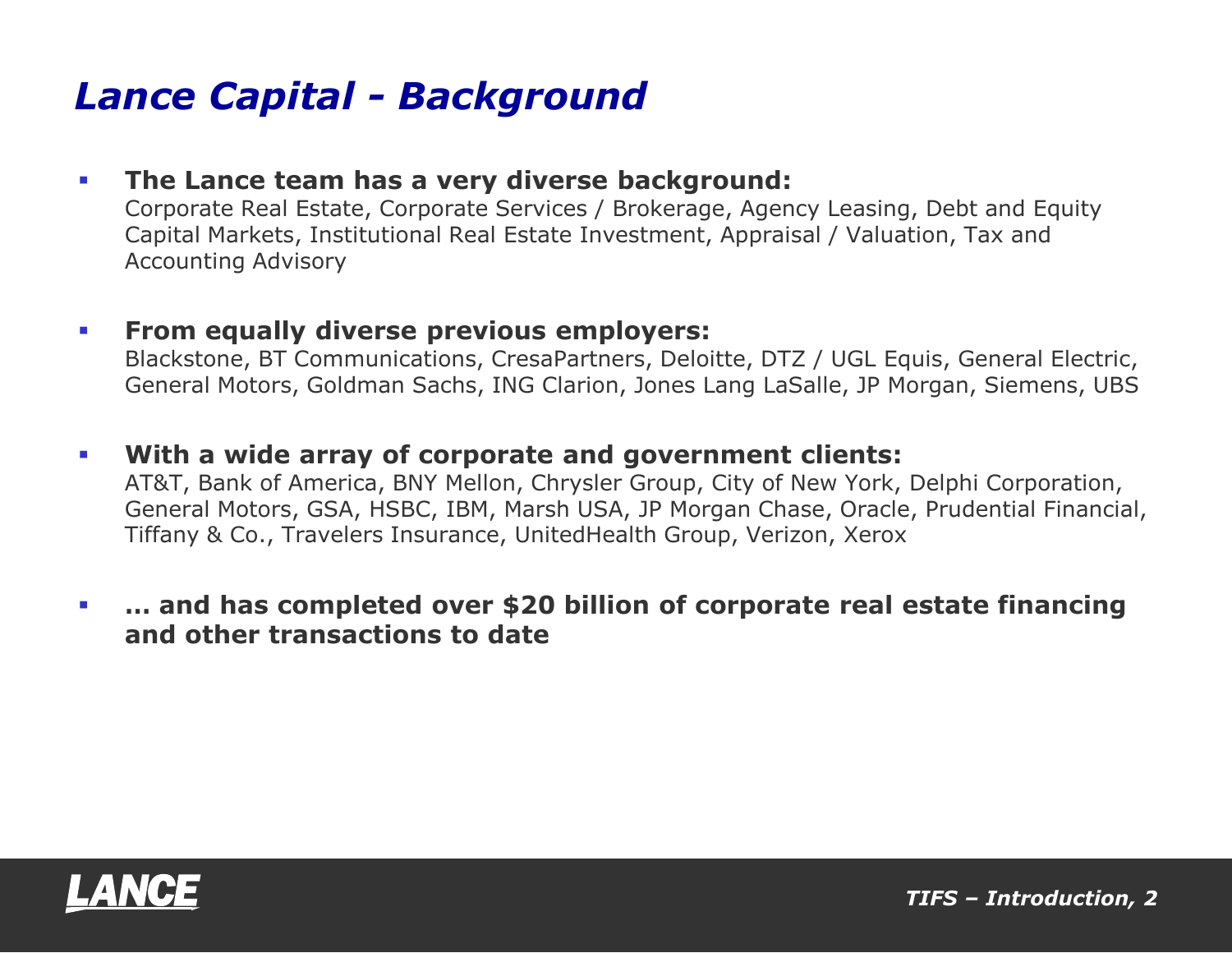

# **BEST FINANCIAL STRUCTURE**

#### Property: 470 Vanderbilt Ave., Brooklyn, N.Y.

Financiers: Lance Capital L.L.C. (arranger) and CGA Capital Corp. (provider) **Borrowers:** GFI Development, Starwood Capital and The Carlyle Group Size of Transaction: \$44 million

Type of Transaction: Tenant improvement financing Size and Age of Property: 400,000 square feet in a 650,000-square-foot, 80-year-old office building Loan-to-Cost/Rate: 100 percent/Less than 4.25 percent

Length of Loan/Time to Close: 20-year lease/30 days The Story: The New York City Human Resources Administration signed a 400,000-square-foot, 20-year lease, but the building required renovation as well as tenant improvements, including more than \$100 million in construction



work and recapitalization including a \$130 million senior loan syndication. A \$44 million loan was made to the building's owners, non-recourse but backed by a portion of the agency's rent. CGA issued bonds tied to the loan and privately placed with institutional investors.

Judges Praised: Precedent setting, very complicated, extremely difficult politically and completed very quickly.

**Submitted by: Lance Capital and CGA Capital** 

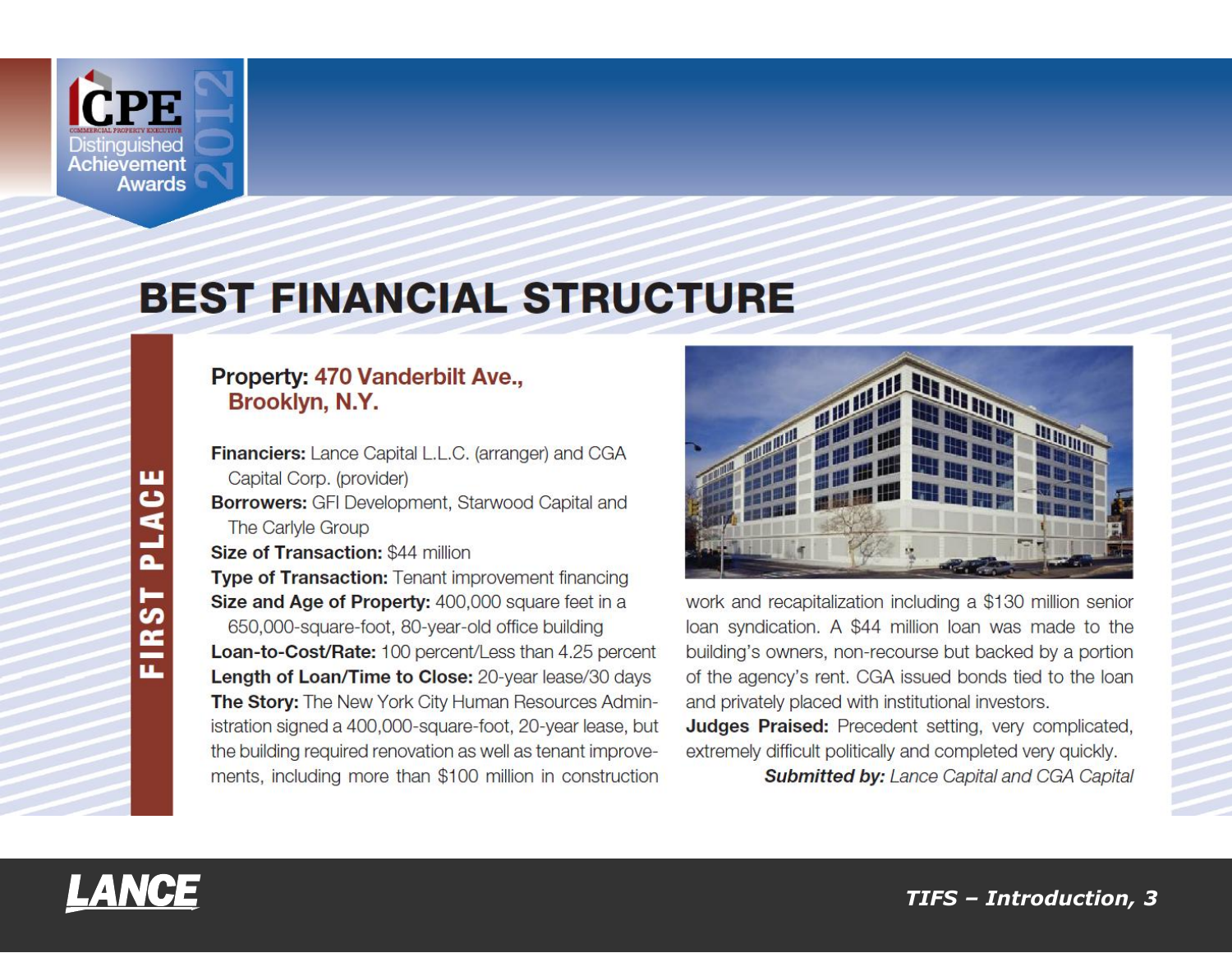## *TIFS – Key Transaction Outcomes and Overview of the Process*



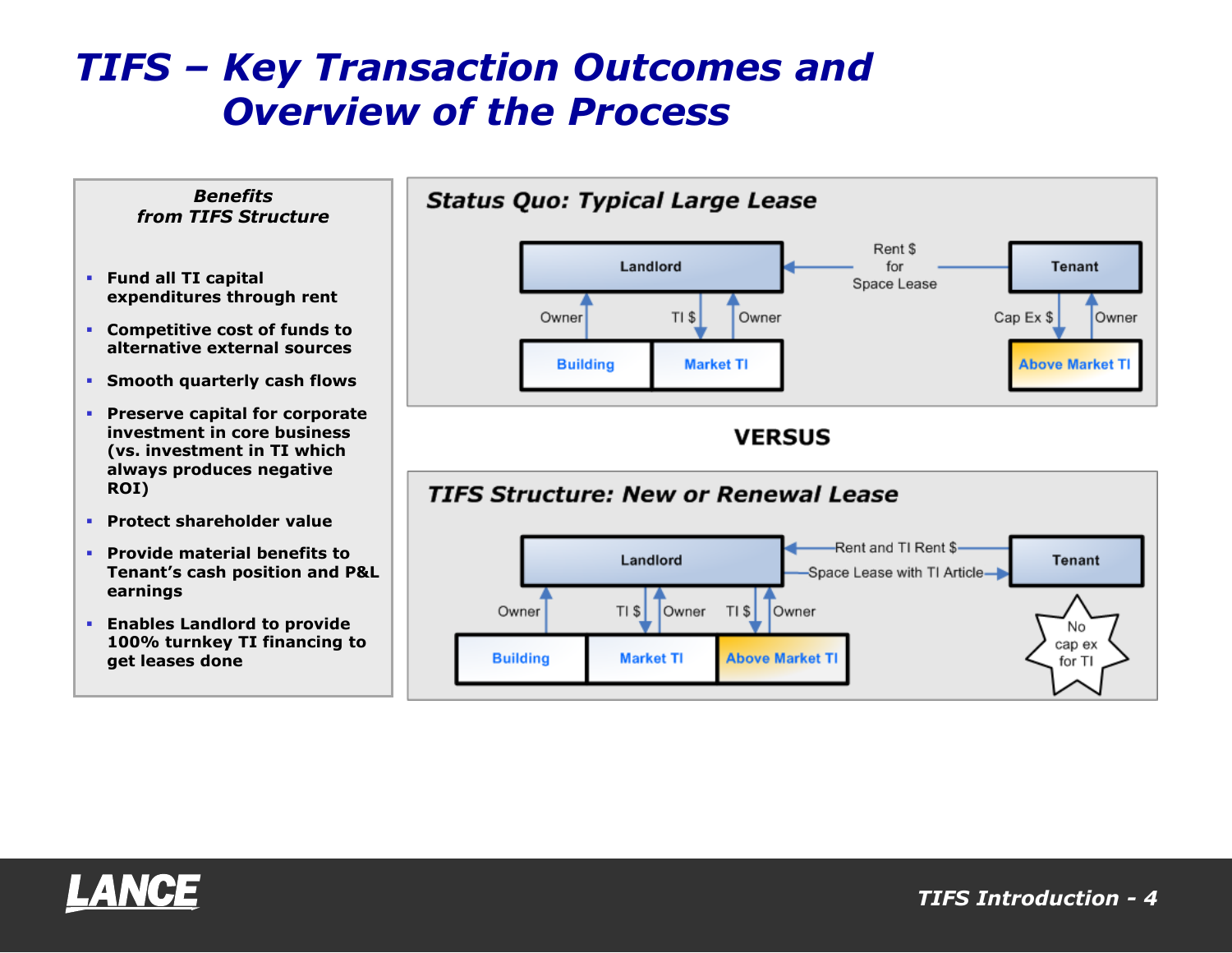## *Deployment of Corporate Capital*

**The Lance TIFS funding rate is generally 100-200 basis points higher than a** corporation's bond yields for a similar term of years, as a function of credit quality, lease term, and deal size.

### **Thus:**

– If a corporation believes that its cost of capital is its marginal cost of debt, the TIFS approach is more expensive.

### **However:**

– If the corporate cost of capital is considered as WACC or a hurdle rate, or where ROIC is a primary goal, the TIFS approach will out-perform:

http://lance-llc.com/Documents/Wharton-Evaluating-the-Decision-to-Own-Corporate-Real-Estate-Spring-2008.pdf

http://lance-llc.com/Documents/Wharton-Value-of-Corporate-Real-Estate-Management-Spring-2009.pdf

**There are also special circumstances where "rentalizing" TI is dramatically** preferable to direct capital expenditures, e.g., federal & state healthcare reimbursements, cost-plus contracts, regulatory / statutory capital requirements, etc.

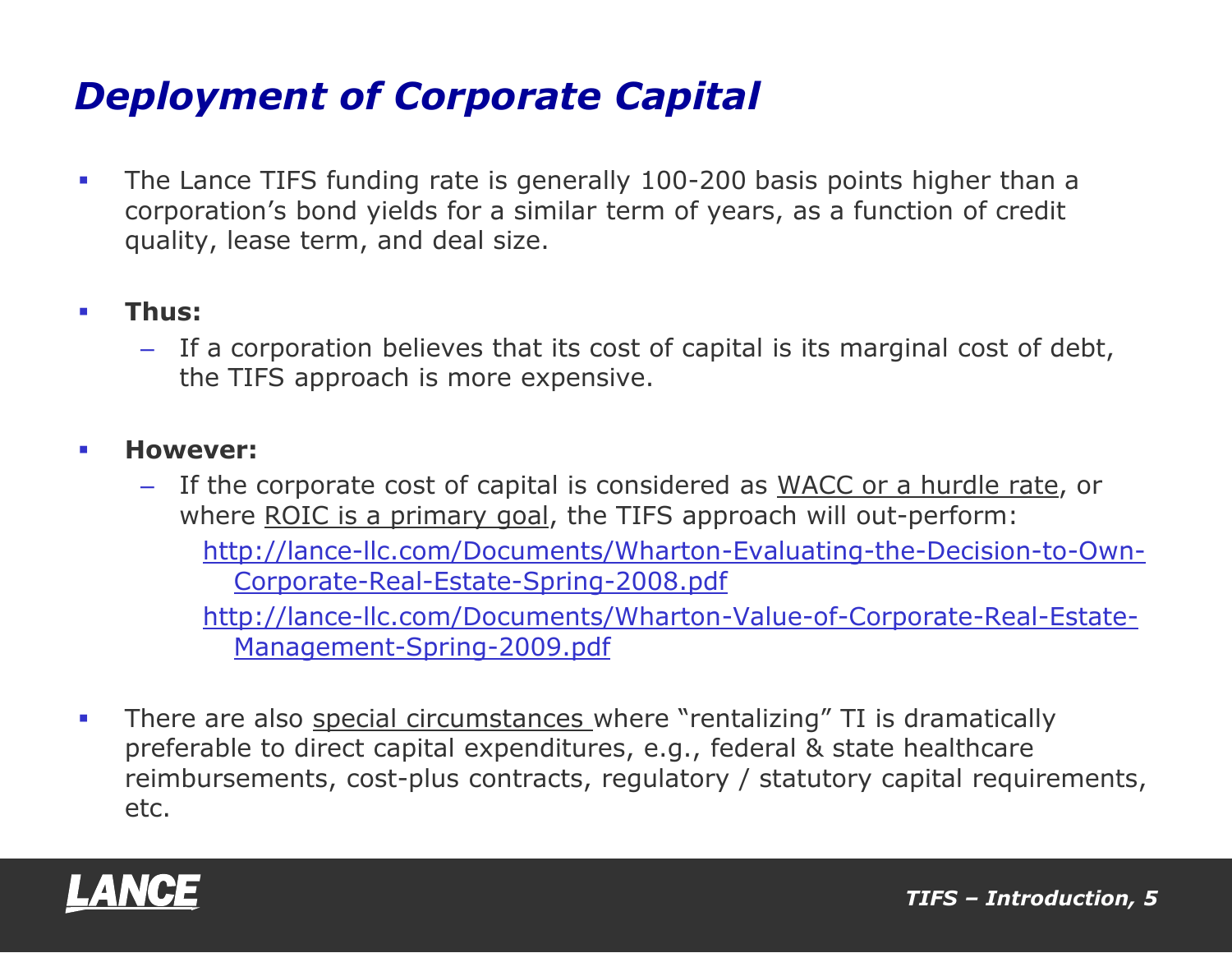## *Case Study #1 – Above-Market TI Funding Facilitates Lease Transaction*

#### **The Situation:**

– A large government agency (rated "AA") approved a twenty-year lease for 400,000 rentable square feet (RSF), including \$150 per RSF in total TI and project cap ex to be funded in the deal. Tenant had already concluded an extensive approval process and did not want to reopen the completed process.

#### **The Challenges:**

- Landlord's lender would fund only the 'market-level' TI contribution, at approx. \$58 per RSF. Landlord had no immediate options for the above-market component of \$92 per RSF, other than mezzanine financing at 12% and higher.
- Tenant was not in a position to finance, nor could it afford the cash flow impact of such a large component of its limited capital budget invested in the above-market TI, much preferring to 'rentalize' these costs over the lease term.
- Federal reimbursement rules for administrative expenses were dramatically better for rent expense as opposed to capital expenditures.

#### **The Solution:**

– Lance stepped in on short notice and provided funding at closing for the full abovemarket TI budget (inclusive of transaction costs) of approximately \$44 million, at a rate less than 4.25%, amortizing over the lease term. The transaction closed on schedule within the Tenant's in-place approvals.

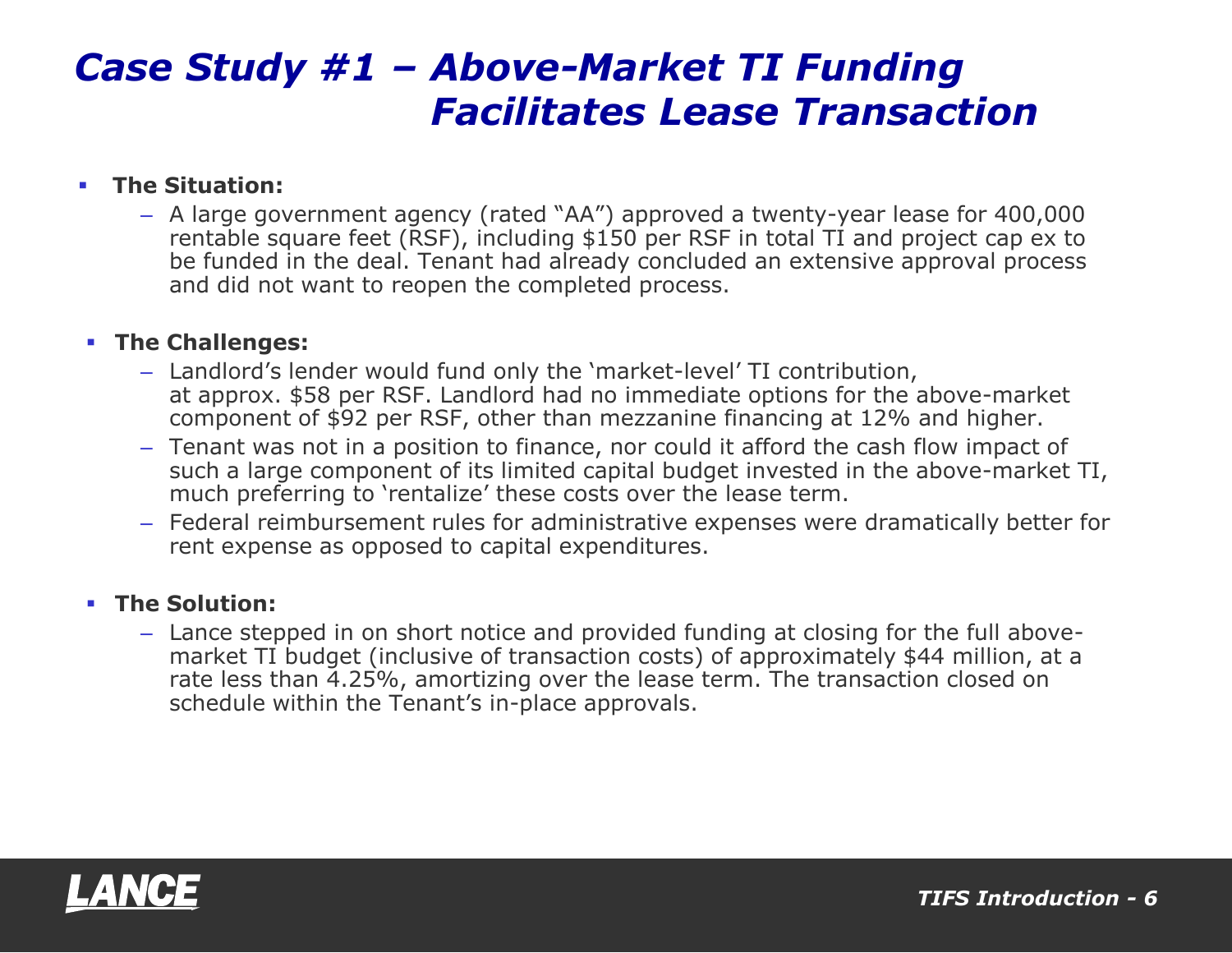## *Case Study #2 – Valuable Repositioning Tool*

#### **The Situation:**

– An investor acquired a 2 million square foot vacant industrial & office complex in a tertiary market, an opportunistic play to convert to distribution and flex, purchased for less than \$20 per RSF.

#### **The Opportunity:**

– Landlord attracted a credit tenant (rated "BBB+") interested in up to 1 million RSF within the complex for use as a divisional HQ and R&D requiring significant TI. The initial need was for 200,000 square feet with \$20.0 million in combined Landlord contribution and above-market TI, including soft costs, moving, and leasing commissions.

#### **The Challenges:**

– The transaction required total TI funding equivalent to 5X the Property's purchase price per RSF. Landlord was unable to fund and unwilling to increase his investment basis in the asset. The Property's existing Lender could not underwrite so substantial an investment in tenant improvements. Tenant did not want to use its own capital.

#### **The Solution:**

- Lance formulated a solution to fund the entire amount of the initial TI cap ex budget (inclusive of transaction costs) at a sub-6.00% amortizing rate over the 10-year lease term with a mechanism for further TI funding as the Tenant takes down more space.
- Landlord benefits from repositioned asset with dramatically improved asset value without additional investment

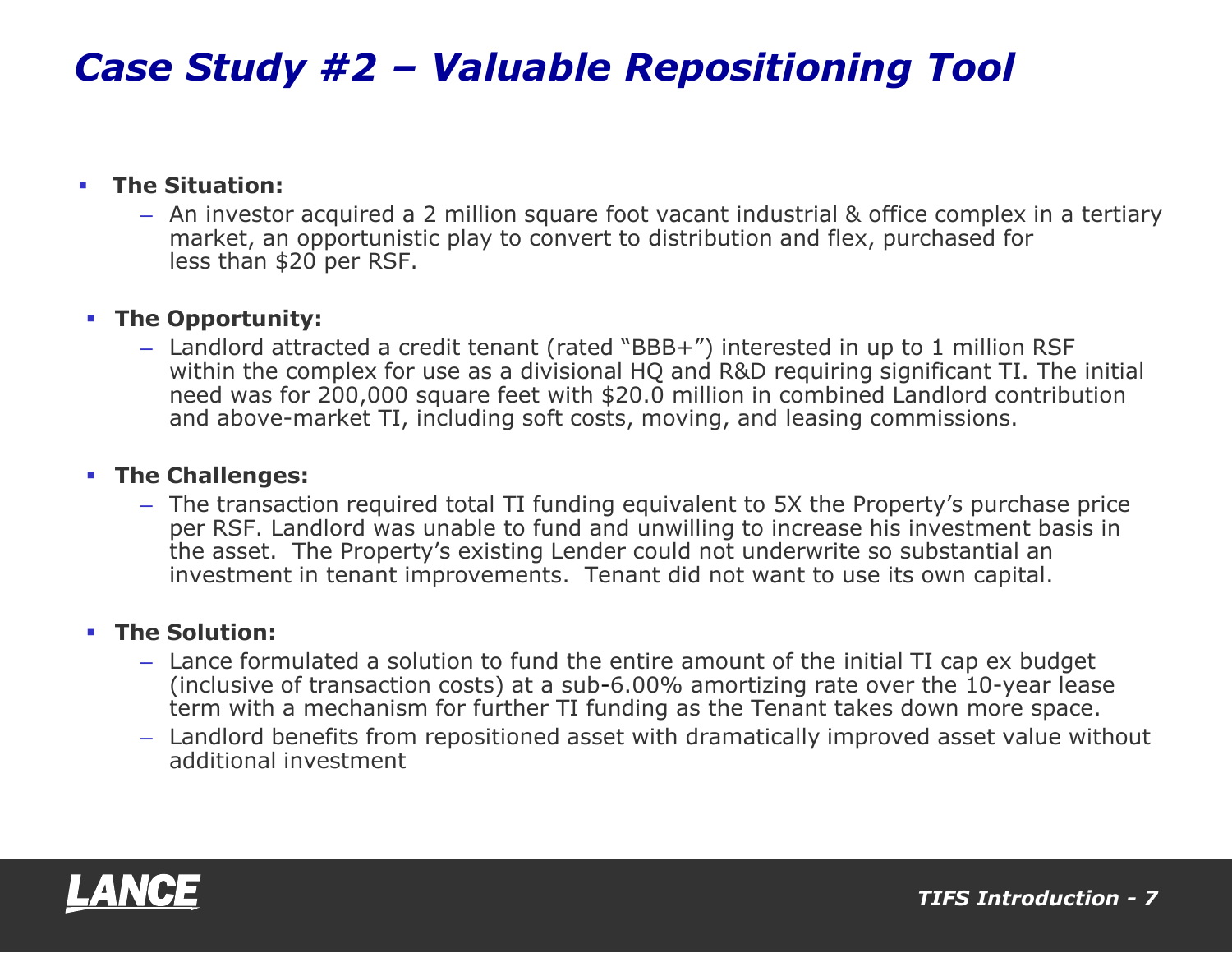### *Case Study #3 – Specialty Build-to-Suit with a 10-Year Lease Term*

#### **Fig.** The Opportunity:

– A Fortune 50 corporation (rated "A") had their broker issue an RFP to developers for a 125,000 RSF specialized manufacturing and distribution facility. One of the proposed developers approached Lance for funding.

#### **The Challenges:**

- The land and base building were budgeted at approximately \$100 per RSF, with additional specialty tenant improvements of approximately \$65 per RSF; the tenant wanted the entire project budget of \$20.5 million funded by the developer, and paid for through rent.
- The broker was authorized to receive a full commission on all rent.
- The tenant would only commit to a 10 year lease.

#### **The Solution:**

- Applying our TIFS structure solely to the specialty TI, Lance proposed funding approx. \$8.125 million (plus the above-market commission and transaction costs) at a 5.25% amortizing rate over the 10-year lease term, resulting in a competitive edge for the developer.
- The developer secured a commitment for conventional bank financing for the land, base building, and related commission.

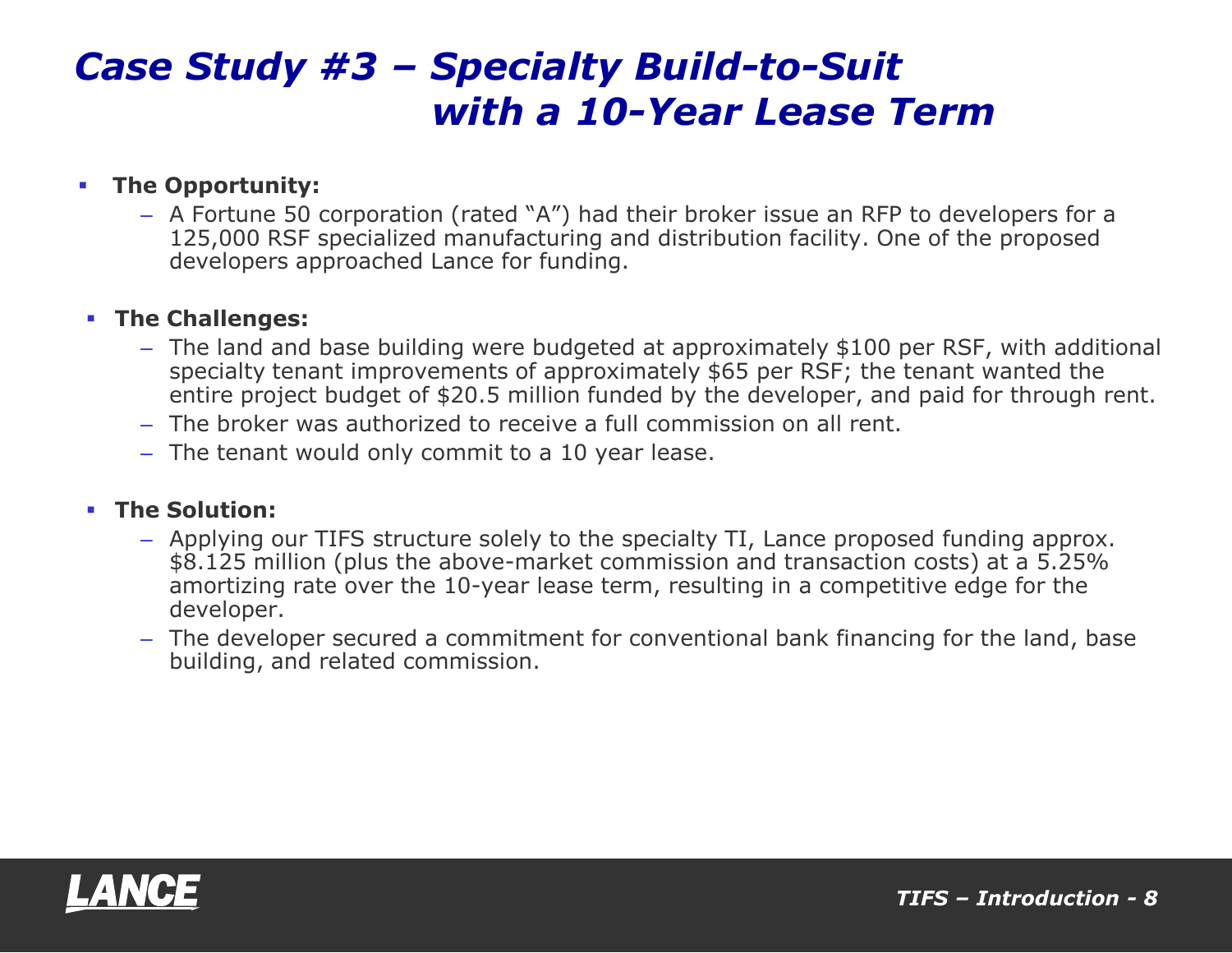# *TIFS – Frequently Asked Questions*

### **FAQs**

– **Why would a tenant want to have Lance fund their Tenant Improvements?**

- TIFS allows the tenant to preserve corporate capital for investment in the core business.
- TIFS is cost-effective—When landlords are willing to supply funding for TI, the amortizing rate is typically 8-12% ; Lance typically provides funding at 4.0-6.0% with no limitations as to use or transaction size.
- **How does TIFS benefit the landlord?**
	- Provide turn-key solution at a low cost of capital to attract tenants; make capital improvements to the Property without increasing investment basis.
- **Will this transaction interfere with senior existing debt?**
	- **The TIFS loan is non-recourse and secured by one of several lease-backed structures,** and thus works with virtually all types of senior mortgage financing; certain Lance structures do not introduce any new debt, avoiding the issue.
- **How long does a TIFS transaction take to complete?**
	- Lance can fund all TI costs (hard and soft), commissions, and transaction expenses within 30-45 days of execution of LOI incorporating TI lease terms.
- **Why not simply request TI funding from corporate treasury?**
	- Corporations today deploy capital more carefully in order to achieve better IRR and ROI. Lance TIFS means no need to request capital from Treasury for TI, thus not competing with other internal funding needs.
- − **Does Lance's transaction require a separate lease in order to fund the TI?**
	- Lance documentation consists of an article imbedded in the lease but may also be structured via a supplemental lease, addendum / rider, or a multi-tier structure.

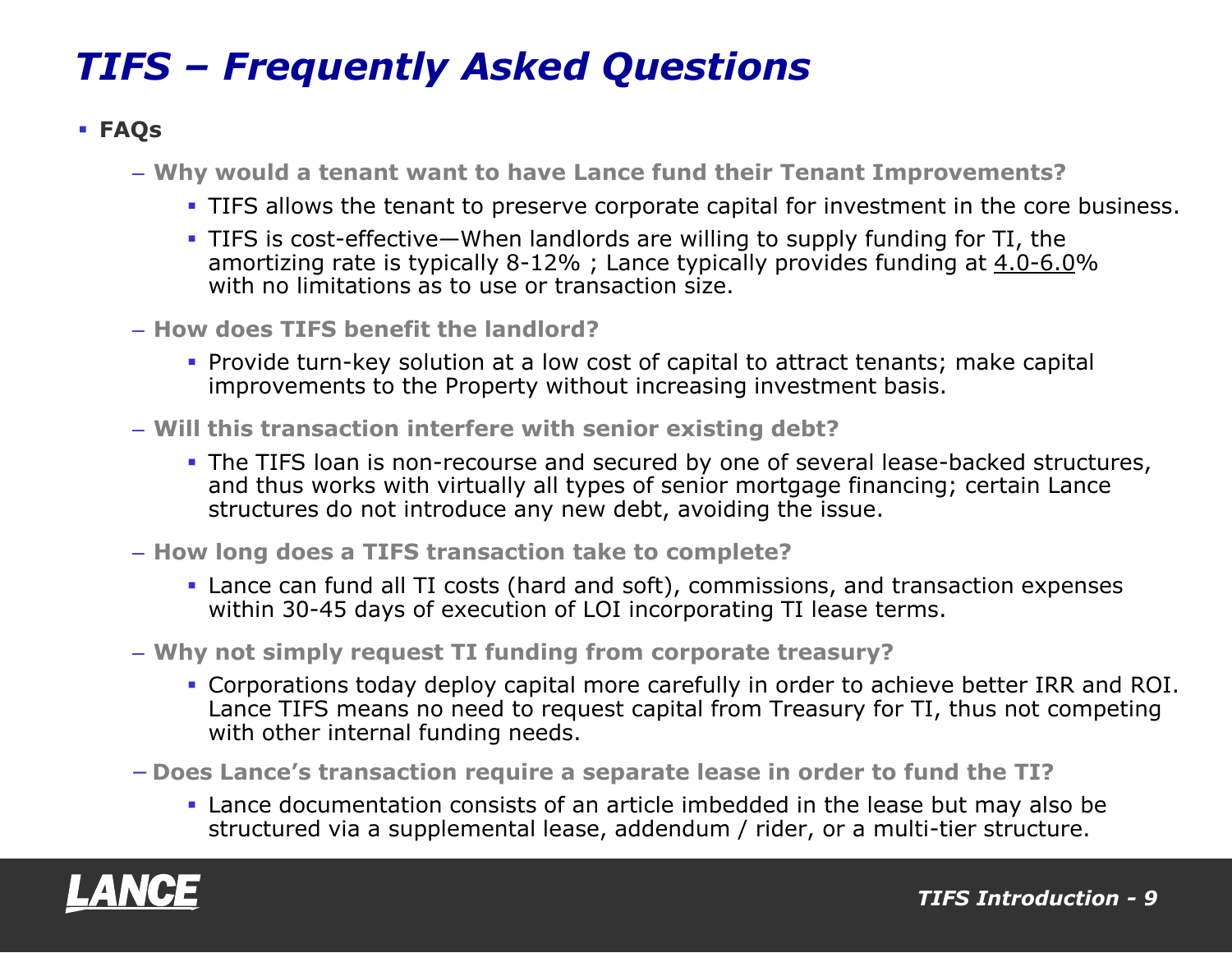## *TIFS – Frequently Asked Questions (cont.)*

- **When does Lance best fit into a deal?**
	- Capital constrained situations and those with above-standard TI needs
	- Minimum deal size of \$5mm; essentially no upper limit on transaction size
	- Virtually any property type in most locations, including select international markets
- **How does Lance structure its transactions? In two primary ways:**
	- As an unsecured, non-recourse loan through a Property's existing ownership structure
	- If debt is not appropriate, via a leasehold structure that does not utilize debt
- **Corporate tenant transactions and relationships are extremely important…**
	- Lance values relationships and understands their importance. Lance's multidisciplinary team includes members with both Corporate RE executive and services backgrounds.
- **Does Lance's financing require the use of special purpose entities?**
	- Lance works directly through the Property's existing ownership structure, avoiding SPE or synthetic lease concerns.
- **What are the risks and issues inherent in TIFS funding?**
	- The issues/risks are few. The key issues that differentiate our transaction are:
		- Documentation: Simple but required an imbedded lease article (or supplemental lease addendum/article). When there is mortgage debt, an inter-creditor agreement is also required.
		- Remedies/Cures: Protections under the space lease are fully maintained.
		- Market Volatility: Prior to closing, credit market conditions may directly affect Lance's fixed rate pricing.
- **What happens in the event of Landlord or Tenant bankruptcy?**
	- In the case of Landlord bankruptcy, the Tenant is protected by a Non-Disturbance Agreement.
	- If a Tenant defaults, the debt is non-recourse to the Property or Borrower.